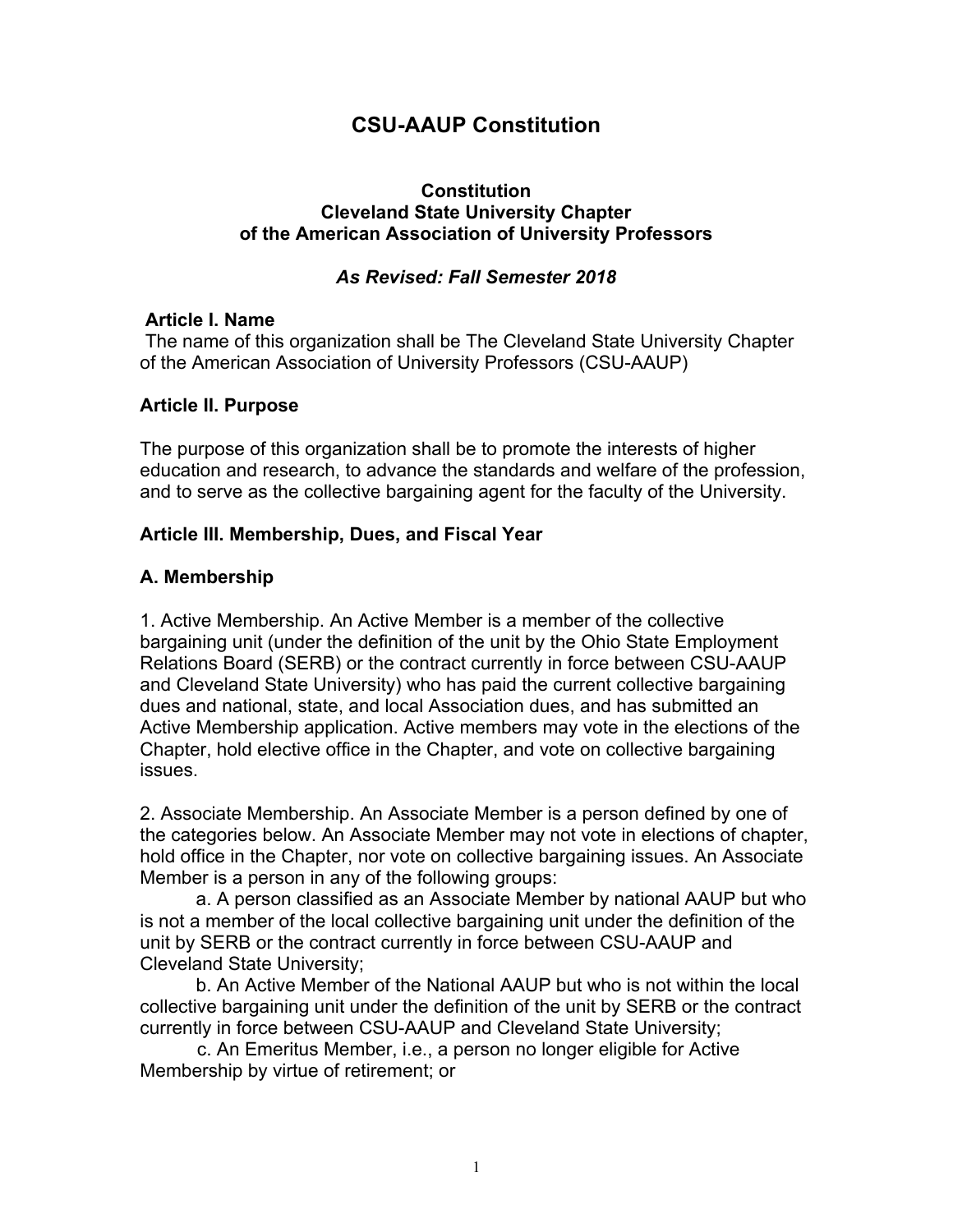d. A Graduate Student Member, i.e., a graduate student currently working toward an advanced degree, who is not eligible to become an Active Member.

3. No member can be disciplined without adherence to due process, which shall include notice of the asserted offense(s), a hearing before an impartial body of members, the right to be heard at such a hearing, and the right to be represented by another member chosen by the charged member.

4. If a member wishes to withdraw his or her membership, he or she must complete and submit a Union withdrawal card to the Union by the U.S. Postal Service postmarked between May 16 and June 16.

5. If a faculty member new to the bargaining unit joins the Union, he or she will have full immediate rights as a member upon payment of dues.

6. If an employee joins the Union for the first time, and Paragraph 5 above is not applicable, the employee must be a dues-paying member in good standing for ninety (90) days prior to being able to run for an elected Union position, vote in Union elections, vote on contract ratifications, vote on fact-finding decisions, or vote on any other Union matter.

7. If an employee withdrew his or her membership from the Union and now wishes to rejoin the Union, the employee must be a dues-paying member in good standing for ninety (90) days prior to being able to run for an elected Union position, vote in Union elections, vote on contract ratifications, vote on factfinding decisions, or vote on any other Union matter.

# **B. Dues**

1. CSU-AAUP shall establish dues for Active Members.

Untenured Active Members of CSU-AAUP in their first four years of full-time service shall pay five-tenths (5/10) of one (1) percent of base salary in dues. Active members shall shift from five-tenths (5/10) of one (1) percent of base salary to eight-tenths (8/10) of one (1) percent of base salary for dues beginning the August 15 after they have been members of the bargaining-unit for four years. Active Members with more than four years service after entrance into the bargaining unit shall pay eight-tenths (8/10) of one (1) percent of base salary in dues. These dues shall include national and state AAUP dues as well as local dues.

2. Associate members shall pay the appropriate national and state dues plus an amount in local dues to be determined by the Executive Committee.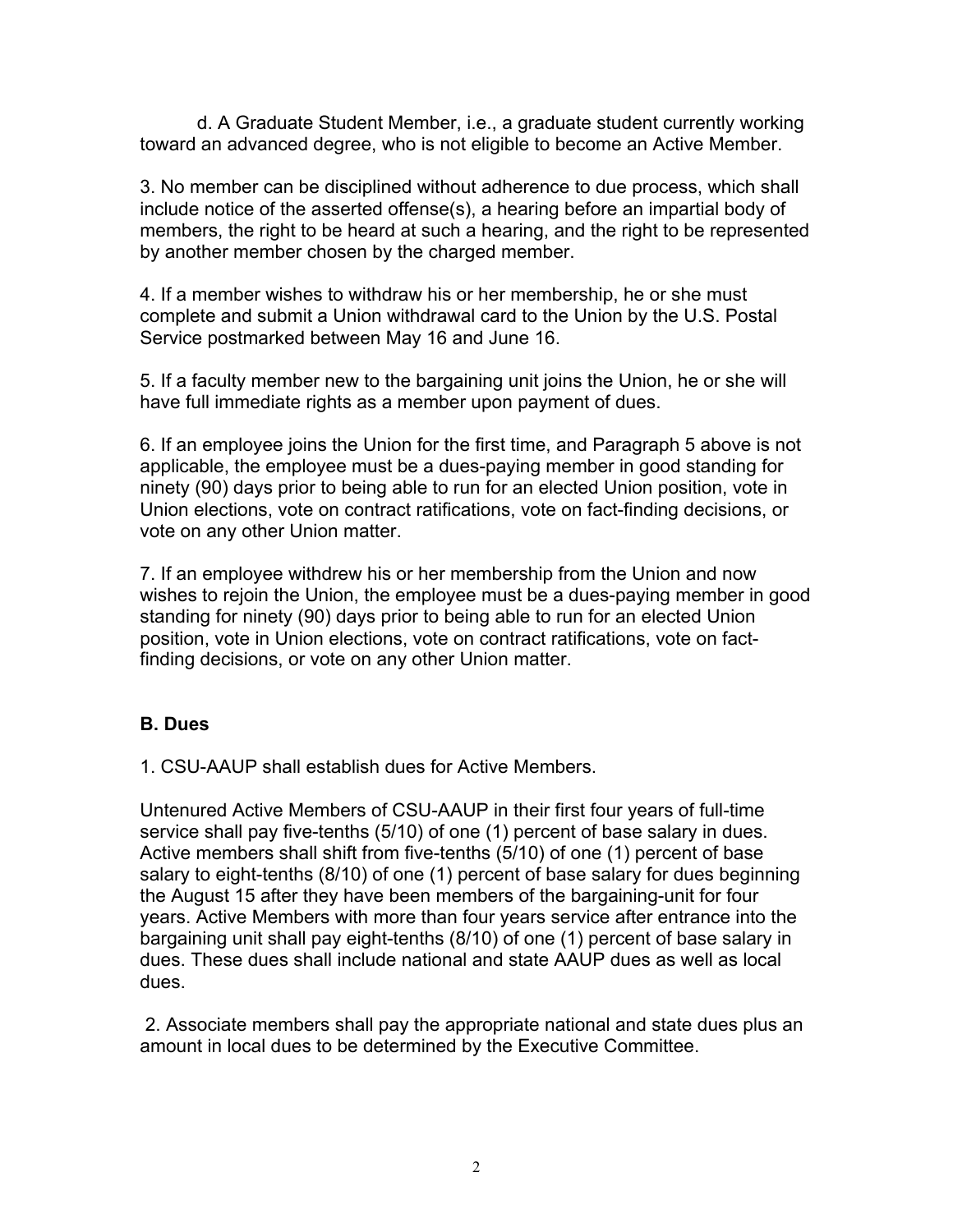3. The Executive Committee may propose alterations in the dues structure. Ratification of proposed changes in the dues structure shall require a majority vote of those Active Members who cast ballots on the changes. Voting shall be by secret, mail ballot.

4. A Special Assessment may be proposed to the membership of CSU-AAUP by means of a Chapter wide referendum in emergency situations. Approval of the Special Assessment shall require a majority vote of those Active Members who cast ballots on the referendum. Voting shall be by secret, mail ballot.

5. Dues for bargaining-unit members on reduced salary because of leave shall be reduced accordingly.

6. Annual dues may be paid only by payroll deduction or in a single payment due September 30*.* An Active Member on payroll deduction shall not be considered to be delinquent in the payment of dues. No person shall be deemed an Active Member who is delinquent in the payment of dues for more than thirty-one (31) calendar days after the end of the month in which the term commences. The Association shall notify the Faculty Member by certified mail, explaining that he/she is delinquent in not tendering the required Association dues. If the arrearage in dues is not paid within thirty (30) days after this notice is sent, that person shall thereupon be subject to the procedure provided by the collective bargaining agreement between CSU-AAUP and Cleveland State University currently in force. If there is no such agreement, such person may be suspended from membership by action of the Executive Committee.

7. Those in the bargaining unit who wish to change their status to Active Membership during a fiscal year may do so by paying the difference (if any) between the fee for their current status and the fee for Active Membership, and submitting an Active Membership Application.

8. No provision of this article shall be interpreted as in any way limiting the ability of the Chapter to negotiate collective bargaining service fees for those members of the bargaining unit who choose not to hold membership in the Chapter.

9. Members who withdraw from membership in the Union under paragraph III.A.4 above shall have dues deductions cease as of the date of withdrawal.

# **C. Fiscal Year**

The fiscal year shall be the same as the Cleveland State University fiscal year.

# **Article IV. Officers of the Chapter**

A. The Chapter shall have a President, Vice President, Secretary, and a Treasurer. The Executive Committee shall be composed of the previously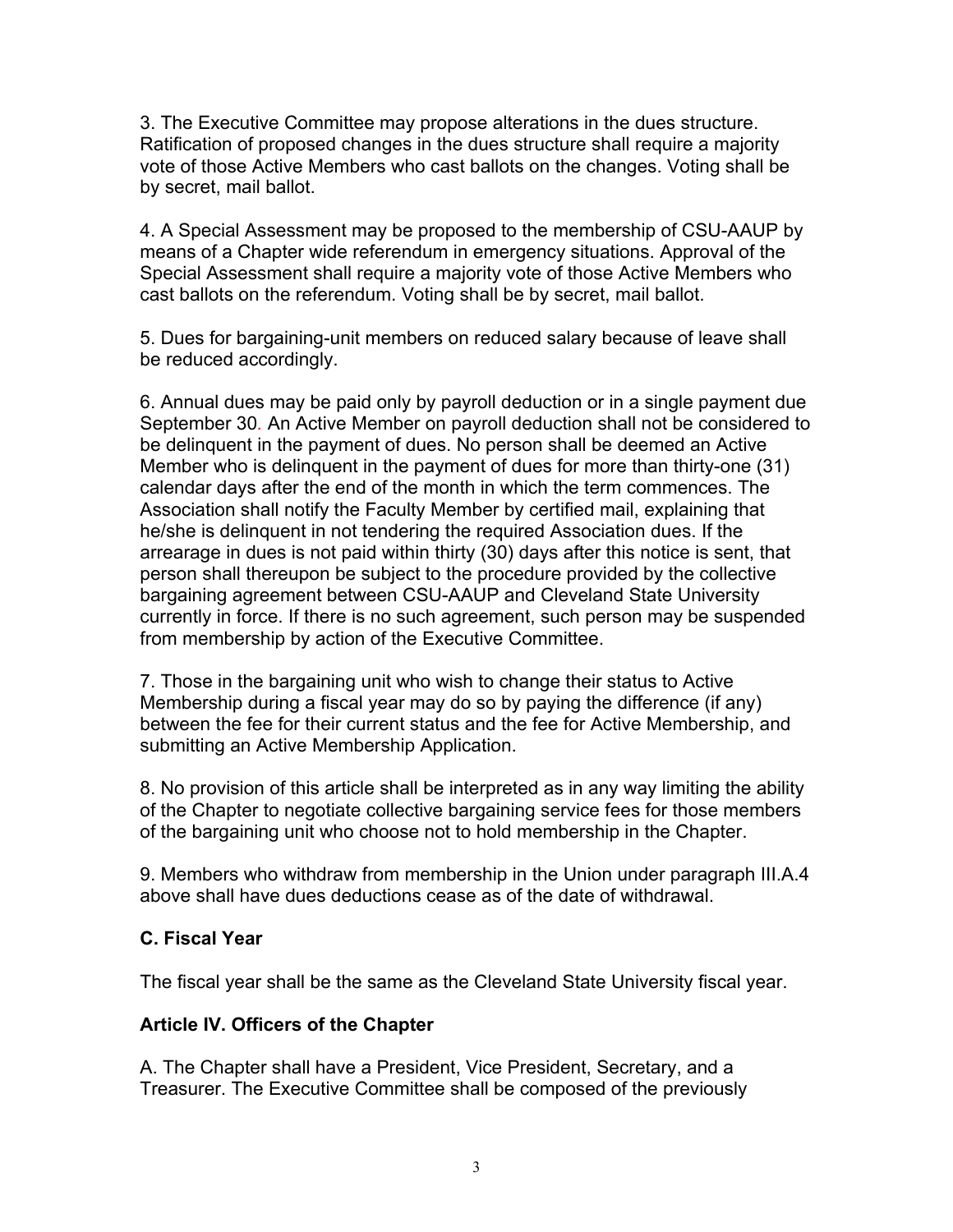mentioned officers, the immediate past President (ex officio, without a vote), two (2) Tenure/Track Members At-Large, 1 (one) Clinical Member At-Large, 1 (one) Lecturer Member At-Large, the Grievance Officers, an At-Large representative from the Law School subchapter, and, as long as the Bargaining Council is in existence, the Chair of the Bargaining Council and the Chief Negotiator. Voting members are: President, Vice President, Secretary, Treasurer, and At-Large Members. If any of the At-Large positions are not filled, there shall be an election the next year to fill those positions.

B. The President, Vice President, Secretary, Treasurer and Members At- Large shall be elected for two (2) year terms and may be reelected to succeed themselves no more than once.

C. The Executive Committee shall appoint a Chapter Grievance Officer and, as needed, Assistant Grievance Officers. The term shall be one year. The Executive Committee shall evaluate the performance of the Grievance Officer and any Assistant Grievance Officer(s) before the close of each one (1) year term.

D. The Executive Committee may appoint a Communication Officer and, as needed, one or more Assistant Communication Officers. The Communication Officer shall be a member (ex officio, without a vote) of the Executive Committee. The terms of the Communication Officer and any Assistant Communication Officers shall be one year. The Communication Officers shall be responsible for managing the public relations and membership communication functions of the Chapter. The Communication Officer shall be the editor of the Chapter newsletter.

E. The Executive Committee may appoint a Contract Implementation Officer. The Contract Implementation Officer shall be a member (ex officio, without a vote) of the Executive Committee. The term of the Contract Implementation Officer shall be one year. The Contract Implementation Officer shall be responsible for maintaining contact with the Administration in dealing with issues which arise in the implementation of the Collective Bargaining Agreement. The Contract Implementation Officer shall bring significant issues concerning the Collective Bargaining Agreement to the Executive Committee and shall carry out the decisions of the Executive Committee on these issues.

### **Article V. Duties of the Officers of the Chapter**

A. The President shall preside over all meetings of the Chapter and of the Executive Committee. The President shall be the official representative of the Chapter. Unless appointed a voting member in the usual manner, the President shall be a non-voting member of every standing committee, not to be included in the quorum count.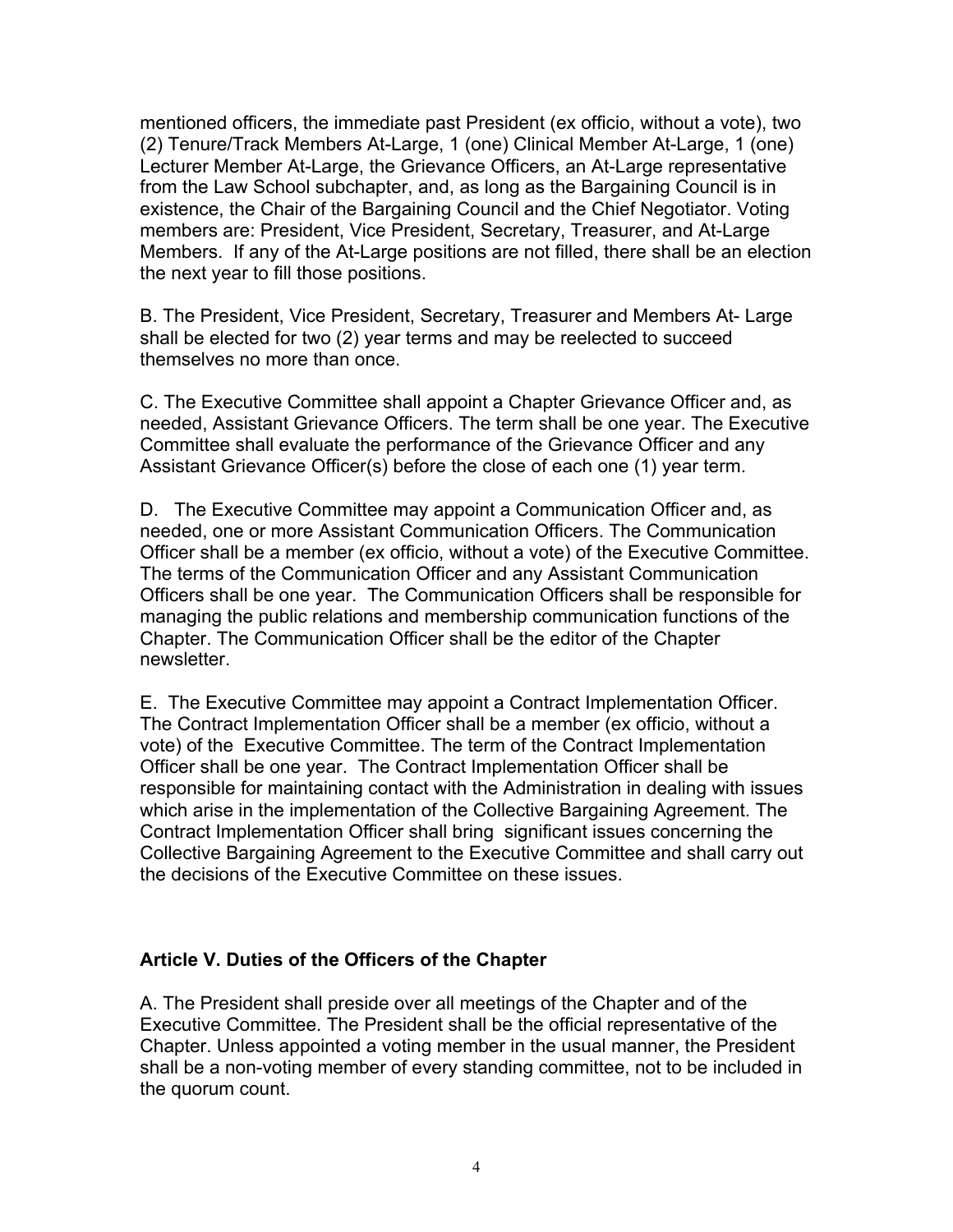B. The Vice President, in the absence of the President, shall assume the duties of the President and shall perform other duties as directed by the Chapter, including coordination of and liaison with Department Representatives.

C. The Secretary shall keep the minutes of the Chapter and Executive Committee meetings, maintain the official records of the Chapter, prepare the agenda for Chapter meetings (with the advice of the Executive Committee), and shall perform other duties as directed by the Executive Committee.

D. The Treasurer shall be responsible for the recording of chapter finances and for the discharge of all financial obligations of the Chapter. At the regular *Fall Chapter* meeting the Treasurer shall, in consultation with the President, present an annual financial report on the previous fiscal year for review by the Chapter. The Executive Committee may request, at its discretion, periodic financial statements from the Treasurer. The Treasurer shall make the accounts available for inspection upon request of the Executive Committee or upon petition of 20% of the Chapter's Active Membership.

E. The Members At-Large shall carry out those duties assigned to them by the President and/or Executive Committee.

F. The Grievance Officer shall be acquainted with current Grievance procedures. The Grievance Officer and/or Assistant Grievance Officer(s) shall assist and advise any and all persons in the bargaining unit from the initiation of a grievance to its eventual resolution. The Grievance Officer, individually or with the assistance of the Assistant Grievance Officer(s), shall advise the Executive Committee on all matters pertaining to the grievance procedure and on all grievance cases.

# **Article VI. Duties of the Executive Committee**

A. The Executive Committee shall act for the Chapter in carrying out the purposes of the Chapter; it shall establish committees for the Chapter and shall convene special meetings of the Chapter at its discretion. The Executive Committee may propose alterations in the schedule of dues and regulations governing their payment, subject to ratification by the Active Membership.

B. The Executive Committee shall authorize all expenditures of Chapter funds and shall also act as the body which approves the employment of persons to serve the Chapter.

C. The Executive Committee shall recommend the size and composition of the Negotiating Team to the Bargaining Council for ratification by majority vote of the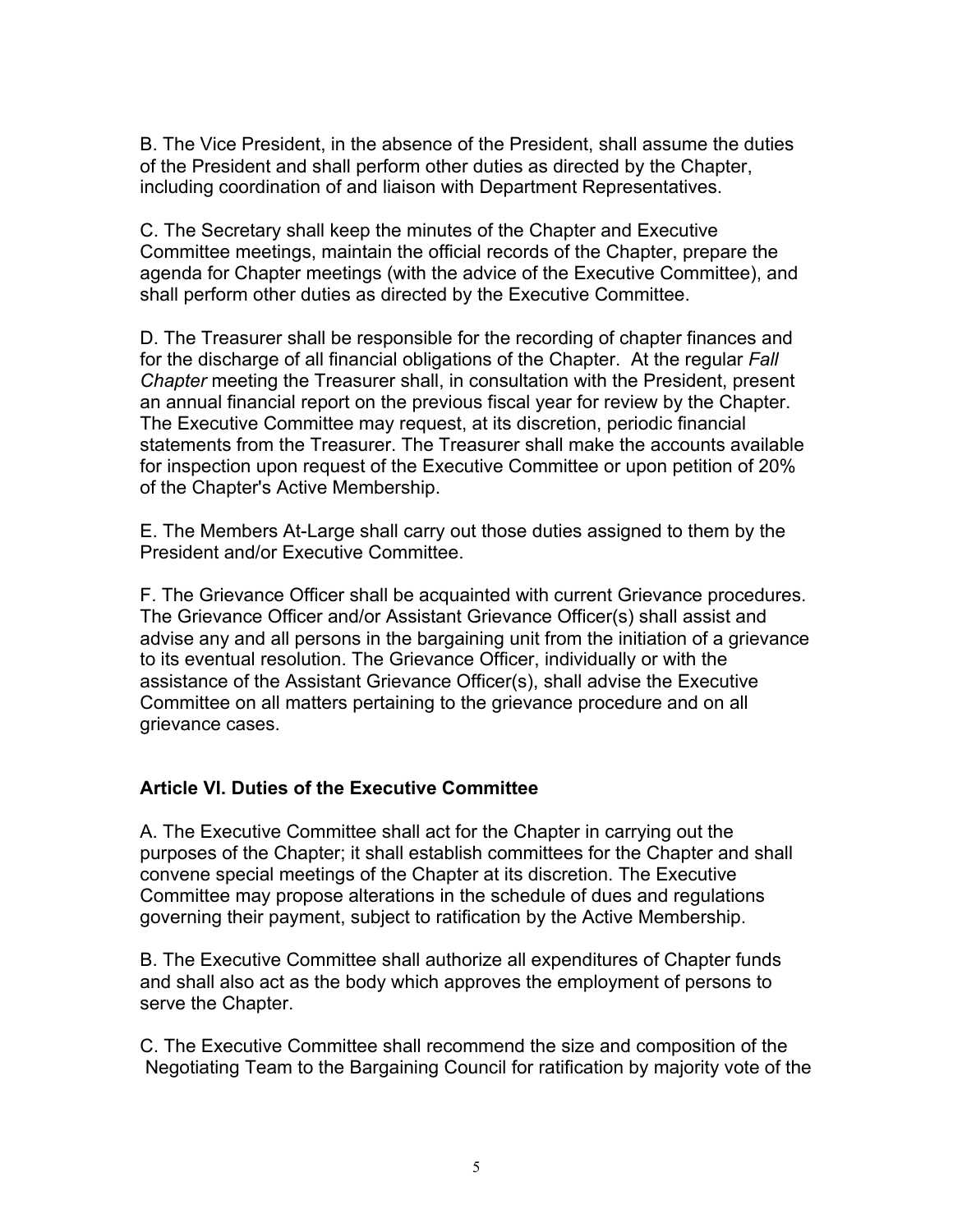Bargaining Council. If the Executive Committee's initial recommendation is rejected, it shall submit a revised proposal to the Bargaining Council within one week. The characteristics of the Negotiating Team are as follows:

1. Each member of the Negotiating Team shall remain in office until discharged of his or her duties by the Executive Committee.

2. Any vacancy on the Negotiating Team shall be filled with the advice of the Negotiating Team and by recommendation of the Executive Committee to the Bargaining Council for ratification by majority vote of the Bargaining Council. If the Executive Committee's nominee is rejected, it shall submit a new nominee to the Bargaining Council within one week.

D. The Executive Committee shall not authorize any transaction which conflicts with the fiduciary obligations of Chapter officers or agents of the Chapter and shall not authorize any loan of Chapter funds to any officer or agent of the Chapter. If requested by the Ohio State Employee Relations Board, the Chapter officers, agents, or employees who handle Chapter funds or other property may be required to be bonded.

E. The Executive Committee is authorized to take all actions necessary to effectuate the provisions of this Constitution and to do so in conformity with the rules and regulations of the Ohio State Employee Relations Board and other applicable laws.

### **Article VII. Elections and Election Procedures for the Executive Committee**

A. Elections: Election of Chapter Officers and Members At-Large shall take place during the Spring Term. New Officers and Members At-Large shall take office on August 15. From the date of their election until they formally assume office, the newly-elected Officers and Members At-Large elect shall serve as non-voting members of the Executive Committee.

# B. Election Procedures:

1. At the beginning of Spring Semester, the Executive Committee shall appoint a three-person Nominations and Elections committee. At the regular Spring meeting of the Chapter, the Nomination and Elections Committee shall submit the names of at least two (2) candidates, if possible, for the offices of President, Vice President, Secretary, Treasurer, and for the positions of the Members At-Large. Additional nominations may be made from the floor at this meeting. Voting shall follow the Spring meeting as closely as possible. Voting shall be by secret mail ballot; the votes to be counted by the Nominations and Elections Committee. For each of the four offices the nominee receiving a majority of the votes cast shall be declared elected. If no nominee receives a majority of the votes cast for a particular office, there shall be a run-off by secret,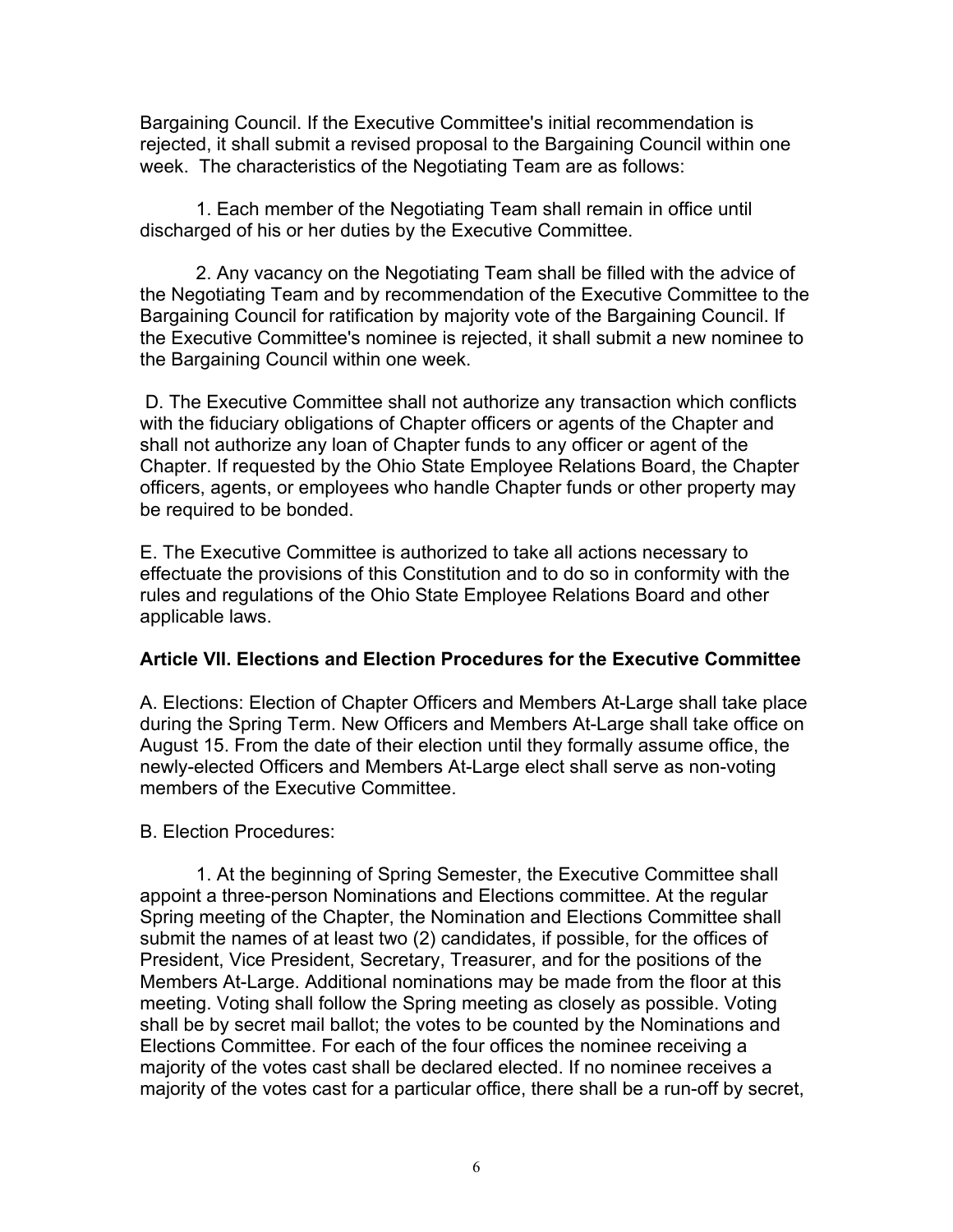mail ballot between the two (2) candidates with the highest number of votes. For the offices of Members At-Large the candidates with the highest number of votes shall be declared elected.

2. Only Active Members of the Chapter are eligible for election to Chapter offices, to serve on the Executive Committee, or to vote in Chapter elections.

3. Any vacant elective office or position on the Executive Committee shall be filled as soon as possible by a special election for the unexpired term, except that if more than one year of the term has expired, the Executive Committee may appoint an Active Member of the CSU-AAUP to fill the office or position.

4. All active members have an equal right to participate in the affairs of the Chapter, including the right to nominate, seek office and vote in Chapter elections.

5. Chapter funds may not be expended in a partisan fashion to promote the candidacy of any member in any Chapter election. Any election dispute which cannot be resolved internally shall be resolved by neutral arbitration in accord with the procedures of the American Arbitration Association.

C. Recall Procedures: Any or all officers of the Chapter or the Members At-Large may be removed from office by a recall vote. One-Third (1/3) of the active members of the Chapter must petition for a recall in order to institute these proceedings. A majority vote in favor of removal from office by the entire Active membership shall be necessary for recall. Vote shall be by secret, mail ballot and shall be conducted by the Nominations and Elections Committee. The counting of the ballots shall be open for observation by the Active Members of the Chapter.

#### **Article VIII. Departmental Representatives**

A. Within a month of the ratification of the contract, the Active Members of the CSU-AAUP in each department shall select from among themselves a Departmental Representative. The term in office of the Departmental Representative shall correspond with the duration of the contract, unless recalled by a majority vote of the Active CSU-AAUP Members of the department. If for any reason a Departmental Representative does not finish the term of office, the remainder of the term shall be completed by a new Departmental Representative selected by and from the Active CSU-AAUP Members of the department.

B. The duties of the Departmental Representative shall be:

1. To communicate with the Chapter office through: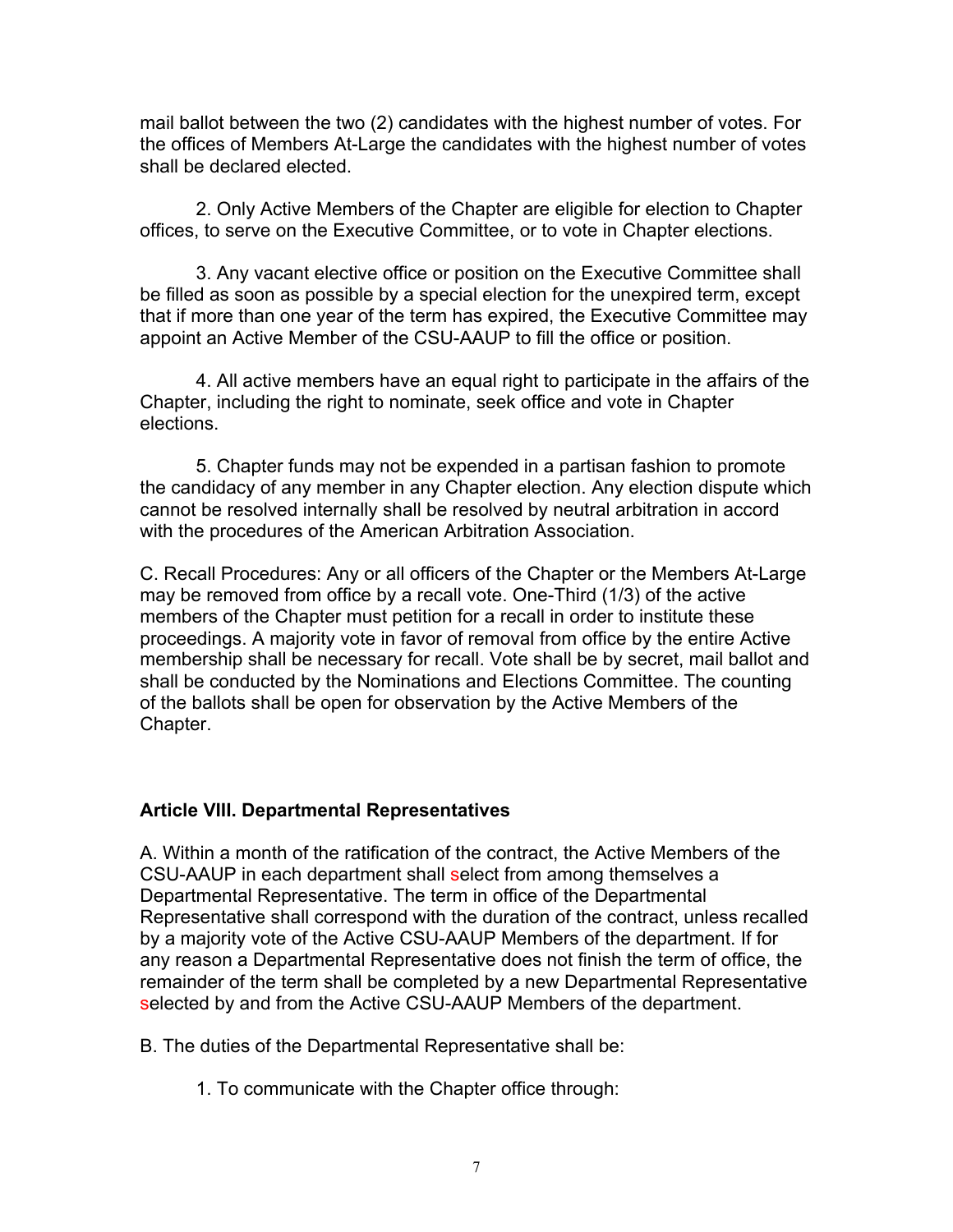a. Keeping an up-to-date list of the membership status of each faculty member in the department.

- b. Maintaining contact with the Chapter Grievance Officer regarding grievances from departmental faculty and informing the Grievance officer of potential problems.
- c. Attending AAUP Chapter meetings and encouraging colleagues in the department to attend.
- 2. To communicate with departmental colleagues through:
- a. Contacting newly hired faculty in the department and personally encouraging them to join AAUP.
- b. Convening and presiding over meetings of AAUP members within the department whenever necessary.
- c. Carrying out special projects in coordination with the Executive Committee.
- 3. To monitor the collective bargaining agreement and identify problem areas through collecting ongoing evidence of compliance or non-compliance with the contract within the department for periodic reporting to the Executive Committee.
- 4. To assist in contract negotiations by collecting suggestions for issues to be treated and/or for specific wording to be included in the collective bargaining contract.

### **Article IX. Chapter Meetings**

A. Meetings: The Chapter shall have at least one regular meeting during each of the two academic-year semesters (not including Summer).

The Executive Committee shall provide the Chapter with the dates and times of the regular meetings at least two weeks prior to the meeting date. The Executive Committee may call special meetings of the Chapter as it deems necessary. The Executive Committee shall call special meetings of the Chapter upon petition of at least ten percent (10%) of the Active Members; such a meeting must be called within two (2) weeks after the Executive Committee receives the petition.

B. Agenda: The Chapter Secretary (with the advice of the Executive Committee) shall determine the agenda for each regular Chapter meeting. Items of business may be placed on the agenda by a petition signed by at least fifteen (15) Active Members and presented to the Secretary at least seven (7) days prior to a regular Chapter meeting. The secretary shall distribute the written agenda to the membership of the Chapter at least two (2) days prior to each regular meeting.

C. Quorum: At meetings of the Executive Committee the presence of a majority of the Executive Committee members shall constitute a quorum. At meetings of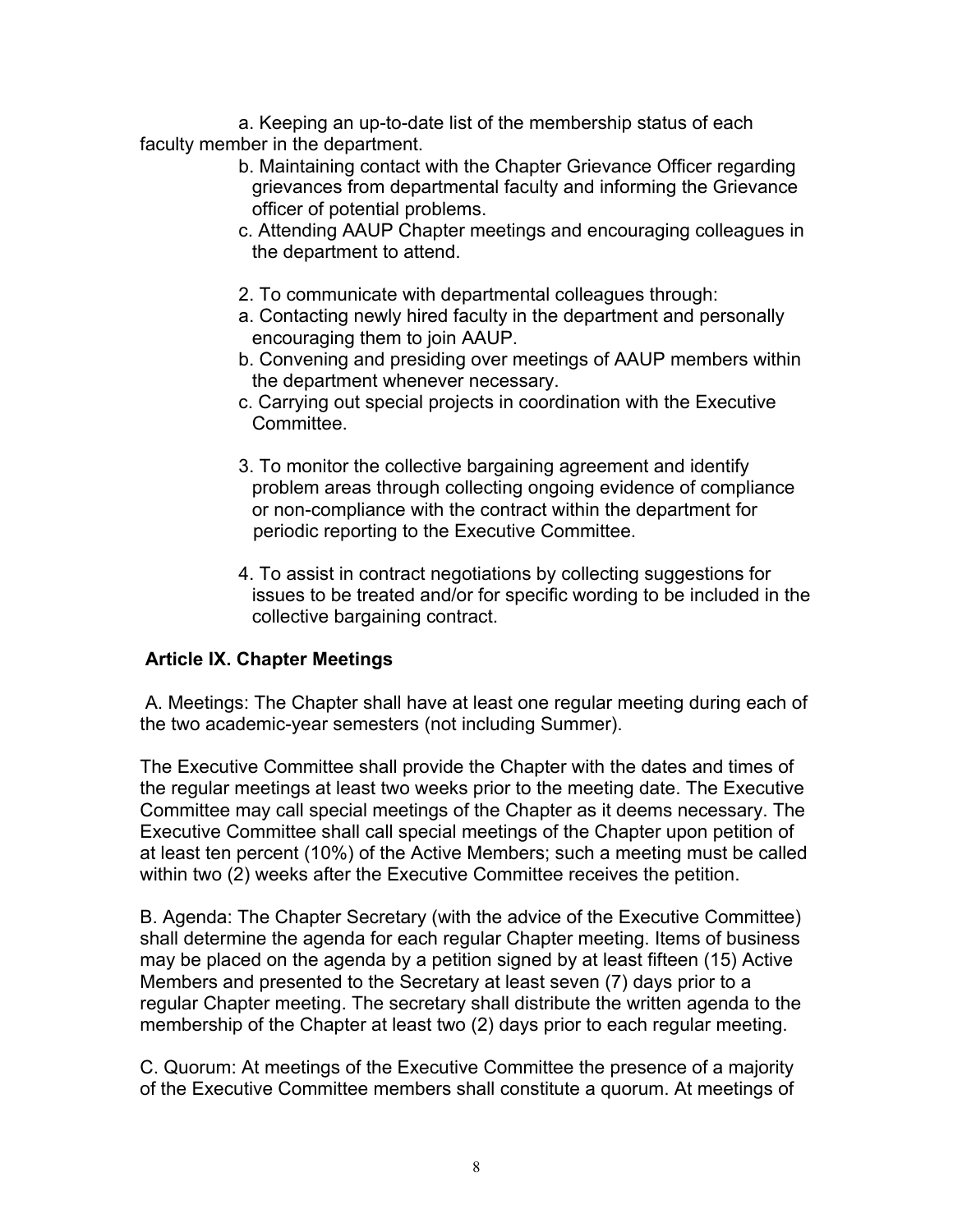the Chapter the presence of twenty per cent (20%) of the Active Members shall constitute a quorum.

### **Article X. Contract Negotiations: Bargaining Council, Negotiating Team, and Contract Ratification**

A. Composition of the Bargaining Council: The Bargaining Council shall consist of the Elected Officers of the Chapter (the President, Vice-President, Secretary, and Treasurer), the Grievance Officers, the Members At-Large serving on the Executive Committee, the Chief Negotiator (ex officio, non-voting), one (1) CSU-AAUP Chapter Representative elected from each College included in the CSU-AAUP Bargaining Unit, one representative from the School of Nursing*,* and five (5) Chapter Representatives elected At-Large.

B. Selection of CSU-AAUP Chapter Representatives to the Bargaining Council:

1. Each College which has faculty members who are Active Members of the CSU-AAUP, and the School of Nursing, shall be entitled to one (1) representative. Each College Representative shall be an Active Member of the CSU-AAUP at the time of his or her nomination and election. Nominators must also be Active Members of the CSU-AAUP. Nominations shall occur at a meeting of the Active Members of the College called by an Active Member at the request of the Nomination and Elections Committee. Each Active Member must be sent written notice of the meeting at least one (1) week before it is held. Nominations may be submitted in advance by mail to the Nominating and Elections Committee or from the floor. Election shall be by secret, mail ballot and the electors must be Active Members of CSU-AAUP. Votes will be counted by the Nomination and Elections Committee. The nominee receiving a majority of the votes cast shall be declared the winner. If no nominee receives a majority of the votes cast, the Nomination and Elections Committee shall hold a run-off election between the two nominees receiving the highest number of votes.

2. The five (5) At-Large Representatives shall be Active members of the CSU-AAUP. The Nominating and Elections Committee shall present a slate of at least ten candidates, if possible, at a meeting of the CSU-AAUP Chapter. Additional nominations may be made from the floor of the meeting. Voting shall be by secret, mail ballot, the votes to be counted by the Nominations and Elections Committee. The five highest vote getters will be declared elected as Chapter At-Large Representatives to the Bargaining Council.

3. Questions of eligibility, disputed votes, and other matters of interpretation pertaining to the selection of College and At-Large Elected Representatives shall be determined by the Executive Committee.

C. Term of Office of the Bargaining Council: The Bargaining Council shall remain in existence until a contract is ratified. It shall then disband unless the Active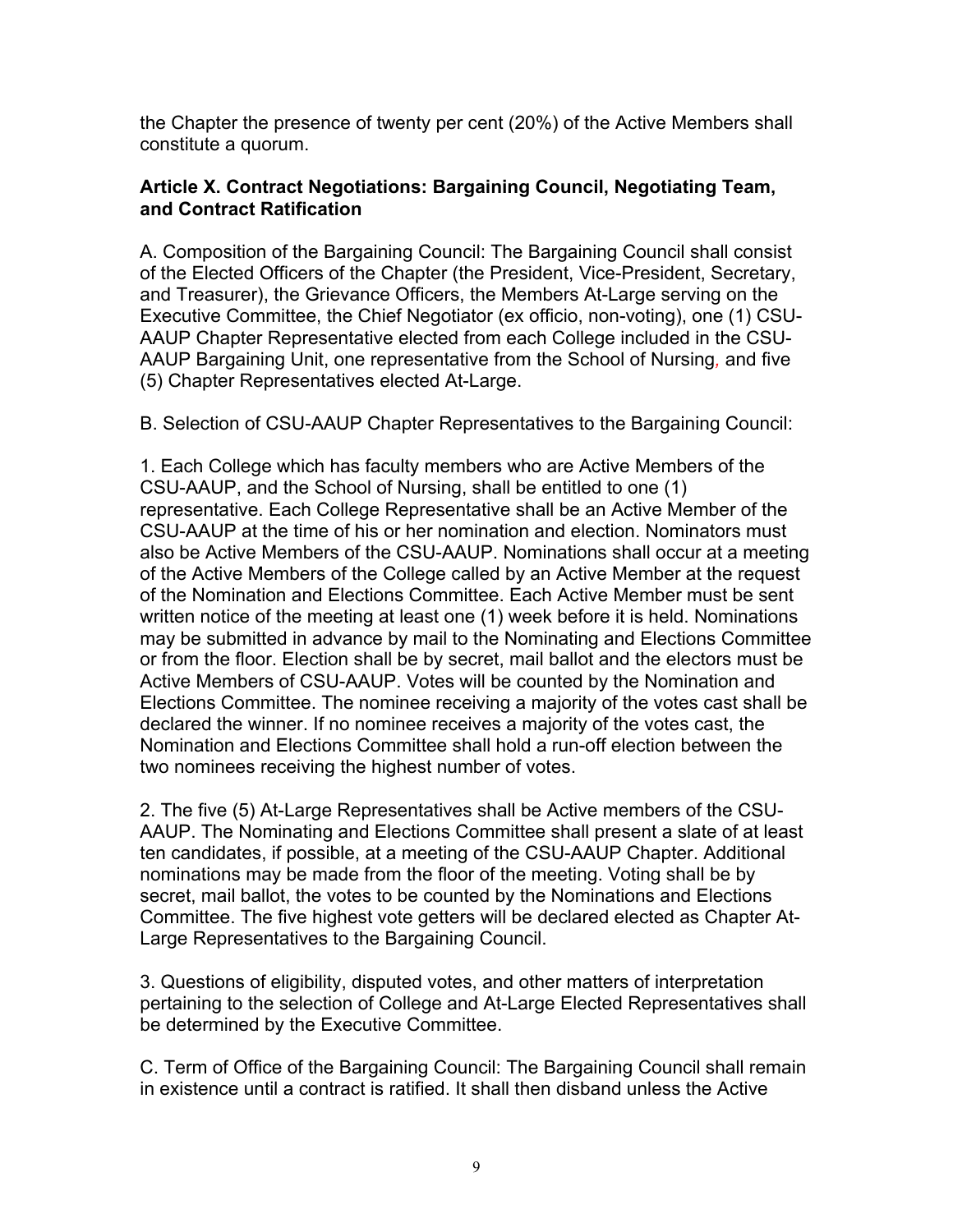Members attending the next regular Chapter Meeting after ratification request the Bargaining Council to remain in existence. Dissolution of such a Bargaining Council which remains in existence after ratification of a contract shall require a majority vote of the Active Members in attendance at a regular Chapter Meeting. At least six (6) months prior to the expiration date of the contract then in force or prior to the date that a salary adjustment would take effect (i. e. a salary reopener), the Bargaining Council shall be reconstituted.

D. Duties of the Bargaining Council: The duties of the Bargaining Council shall be:

1. To act as the policy-making body for the Chapter in matters of collective bargaining.

2. To establish and maintain effective communication with the entire bargaining unit and survey the faculty with regard to collective bargaining matters, in order to determine faculty desires and priorities.

3. To keep members of the bargaining unit informed of the progress of negotiations.

4. To familiarize itself with AAUP policies, procedures, and reports as useful guidelines affecting faculty welfare, both within and outside of the collective bargaining process, and to familiarize itself with the process of collective bargaining and collective bargaining contracts currently or previously in effect at other colleges or universities.

5. To make recommendations to the Negotiating Team regarding terms to be sought in the contract and to assist in gathering the data necessary to support the recommendations.

6. To meet regularly with the Negotiating Team in order to assess progress, suggest strategy, and generally to assist in the entire negotiating process up to and including the ratification of the contract.

7. In order to perform its duties the Bargaining Council is to select a Chair from its own ranks and develop its own operating procedures.

E. Duty of the Negotiating team: The duty of the Negotiating Team shall be to negotiate a contract with the representatives of the Board of Trustees of Cleveland State University. The Negotiating Team shall first submit any proposed agreement to the Executive Committee for discussion and recommendation. The Executive Committee shall then present any proposed agreement along with its recommendation to the Bargaining Council for discussion and for the Bargaining Council's recommendation to the Active Members for ratification or rejection. This meeting of the Bargaining Council is to be called by the President at the request of the Chief Negotiator.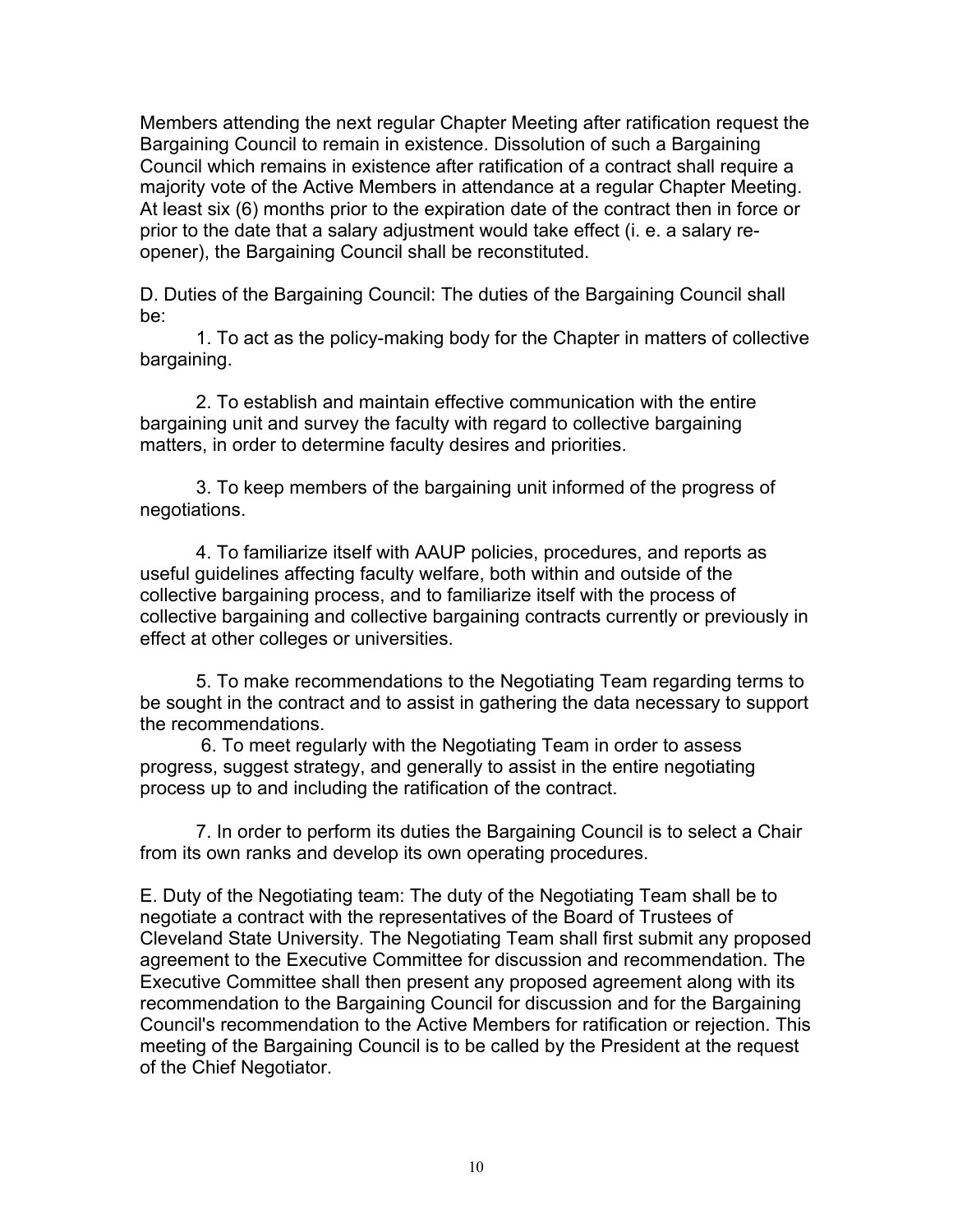F. Ratification: At least seven (7) days prior to a ratification vote being conducted, copies of the proposed agreement will be made available for members' perusal. With the copies of the proposed agreement the Executive Committee shall announce the date, place, and time of a meeting of the Active Members of the Chapter for their consideration of the proposed contract and of the recommendation of the Bargaining Council. At this meeting, a secret vote shall be taken on the contract. Only Active Members present at this meeting shall have the right to vote, except that the Executive Committee may provide for absentee balloting on an individual basis under extraordinary circumstances. The meeting shall be called at a time when no or few classes are being held. A contract negotiated by the Negotiating Team shall become binding when ratified by the Board of Trustees of Cleveland State University and by a majority of the Active Members of CSU-AAUP who vote during the ratification meeting. The Chapter shall comply with all rules and regulations of the Ohio State Employment Relations Board which are applicable to the resolution of contract disputes and ratification of contracts.

### **Article XI. Other Standing Committees**

A. Composition and Term: Each Standing Committee shall consist of a Chair, appointed by the Executive Committee, and at least one but no more than two Chapter members who will be nominated by the Chair of the Standing Committee and ratified by the Executive Committee. The Executive Committee shall make the final decision on whether more than one member is necessary for a Standing Committee. Standing Committee Chairs and member(s) shall take office on September 15 and shall serve one-year terms.

#### B. Committees and Duties:

1. Committee on Membership: The committee is charged with the responsibility for actively maintaining membership and with recruiting new members.

2. Committee on Academic Freedom and Tenure: This committee shall be responsible for a continuous study of matters relating to the academic freedom of the faculty and to the tenure and professional ethics of the faculty members.

3. Committee on Economic Status and College and University Teaching Conditions: This committee shall be responsible for a continuous study of the economic status of the faculty, college, and university teaching conditions.

4. Committee on the relationship of Higher Education to Federal and State Government: This committee shall be responsible for a continuous study of the relationship of higher education to federal and state government.